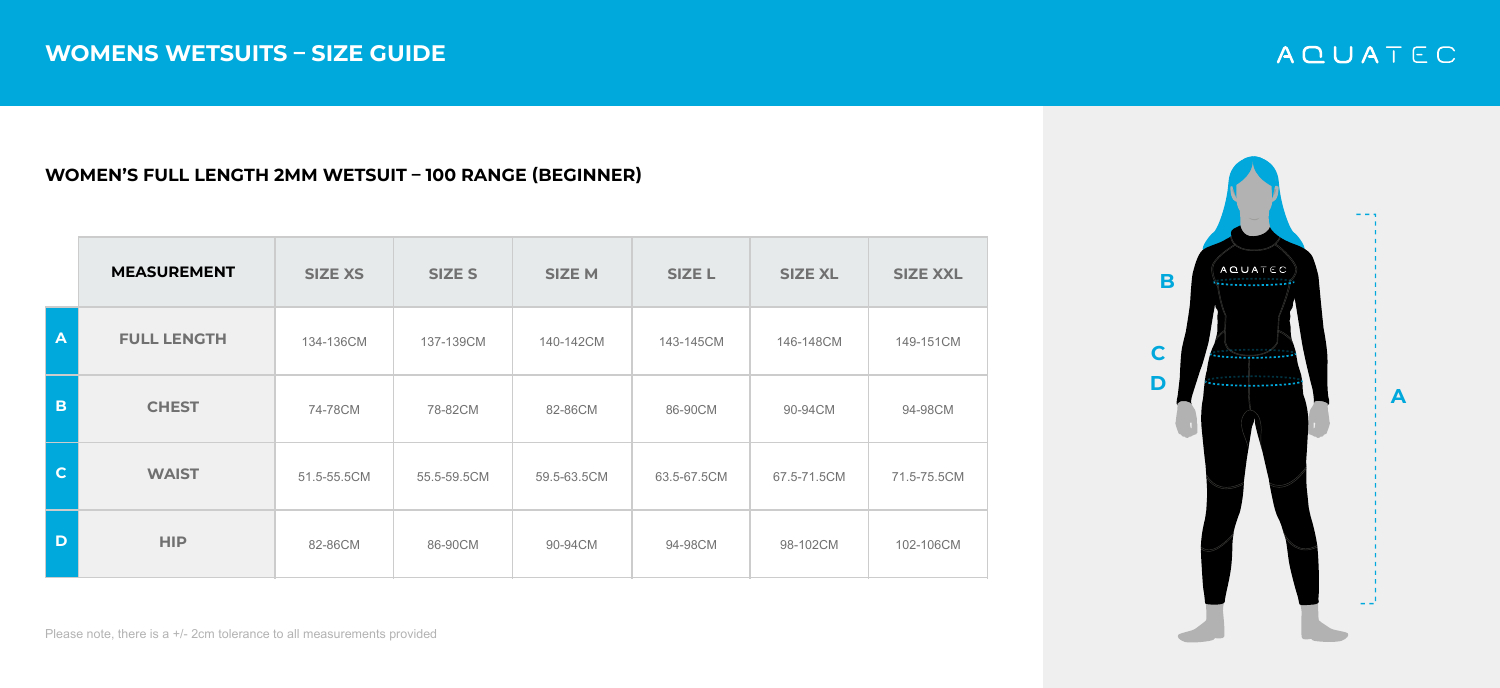### **WOMEN'S FULL LENGHT 3/2MM WETSUIT – 250 RANGE (INTERMEDIATE)**

|              | <b>MEASUREMENT</b> | <b>SIZE XS</b> | <b>SIZE S</b> | <b>SIZE M</b> | <b>SIZE L</b> | <b>SIZE XL</b> | <b>SIZE XXL</b> |
|--------------|--------------------|----------------|---------------|---------------|---------------|----------------|-----------------|
| $\mathbf{A}$ | <b>FULL LENGTH</b> | 134-136CM      | 137-139CM     | 140-142CM     | 143-145CM     | 146-148CM      | 149-151CM       |
| B            | <b>CHEST</b>       | 67-71CM        | 71-75CM       | 75-79CM       | 79-83CM       | 83-87CM        | 87-91CM         |
| $\mathbf C$  | <b>WAIST</b>       | 51-55CM        | 55-59 CM      | 59-63CM       | 63-67CM       | 67-71CM        | 71-75CM         |
| D            | <b>HIP</b>         | 82-86CM        | 86-90CM       | 90-94CM       | 94-98CM       | 98-102CM       | 102-106CM       |



# ACUATEC